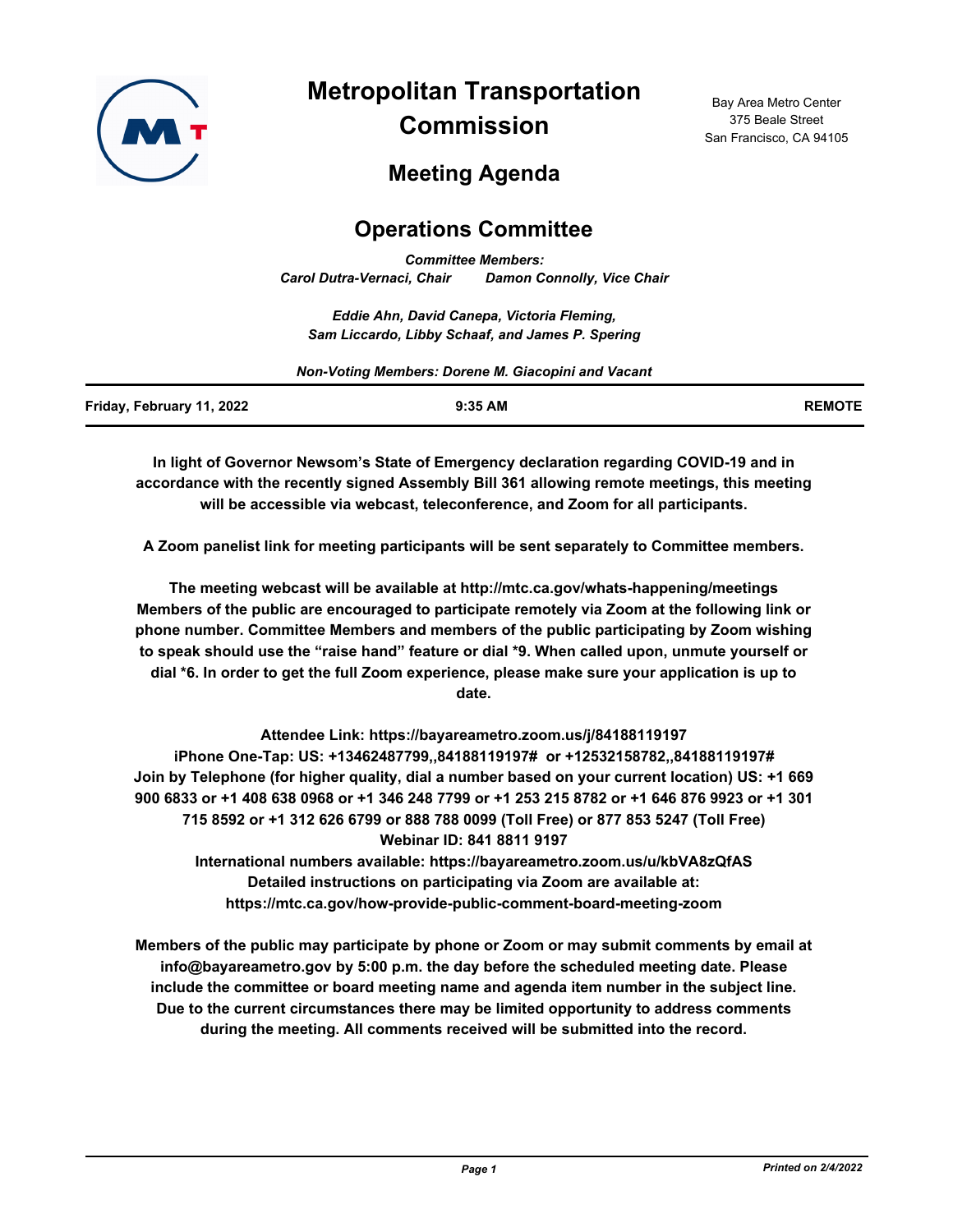#### **1. Call to Order / Roll Call / Confirm Quorum**

*Quorum: A quorum of this body shall be a majority of its regular voting members (5).*

## **2. Pledge of Allegiance / Acknowledgement of the Flag**

#### **3. Compensation Announcement – Clerk of the Committee**

## **4. Consent Calendar**

| 4а. | 22-0115             | Approval of Operations Committee Minutes of the January 10, 2022<br>Meeting                                                                                                                                                                                |
|-----|---------------------|------------------------------------------------------------------------------------------------------------------------------------------------------------------------------------------------------------------------------------------------------------|
|     | <b>Action:</b>      | <b>Committee Approval</b>                                                                                                                                                                                                                                  |
|     | Attachments:        | 4a 01-14-2022 Operations Committee Meeting Minutes Draft.pdf                                                                                                                                                                                               |
| 4b. | 22-0116             | Contract: Ayub Azam dba AM/PM Tow - Freeway Service Patrol (FSP)<br>Beat 2 (\$3,927,798)                                                                                                                                                                   |
|     | <b>Action:</b>      | <b>Committee Approval</b>                                                                                                                                                                                                                                  |
|     | <b>Presenter:</b>   | Giovanni DiFabio                                                                                                                                                                                                                                           |
|     | Attachments:        | 4b Contract AMPM Tow FSP Towing Services Beat 2.pdf                                                                                                                                                                                                        |
| 4c. | 22-0132             | Innovative Deployments to Enhance Arterials Shared Automated Vehicles<br>(IDEA SAV) Program Funding Agreement Actions: i. San Francisco<br>County Transportation Authority (\$828,000); and ii. Santa Clara Valley<br>Transportation Authority (\$826,000) |
|     | <b>Action:</b>      | <b>Committee Approval</b><br>İ.<br>ii.<br><b>Committee Approval</b>                                                                                                                                                                                        |
|     | <b>Presenter:</b>   | <b>Robert Rich</b>                                                                                                                                                                                                                                         |
|     | <b>Attachments:</b> | 4c IDEA SAV Program Awards.pdf                                                                                                                                                                                                                             |

#### **5. Public Comment / Other Business**

*Committee Members and members of the public participating by Zoom wishing to speak should use the "raise hand" feature or dial \*9. When called upon, unmute yourself or dial \*6.*

## **6. Adjournment / Next Meeting**

**The next meeting of the Operations Committee will be Friday, March 11, 2022 at 9:35 a.m. remotely and by webcast as appropriate. Any changes to the schedule will be duly noticed to the public.**